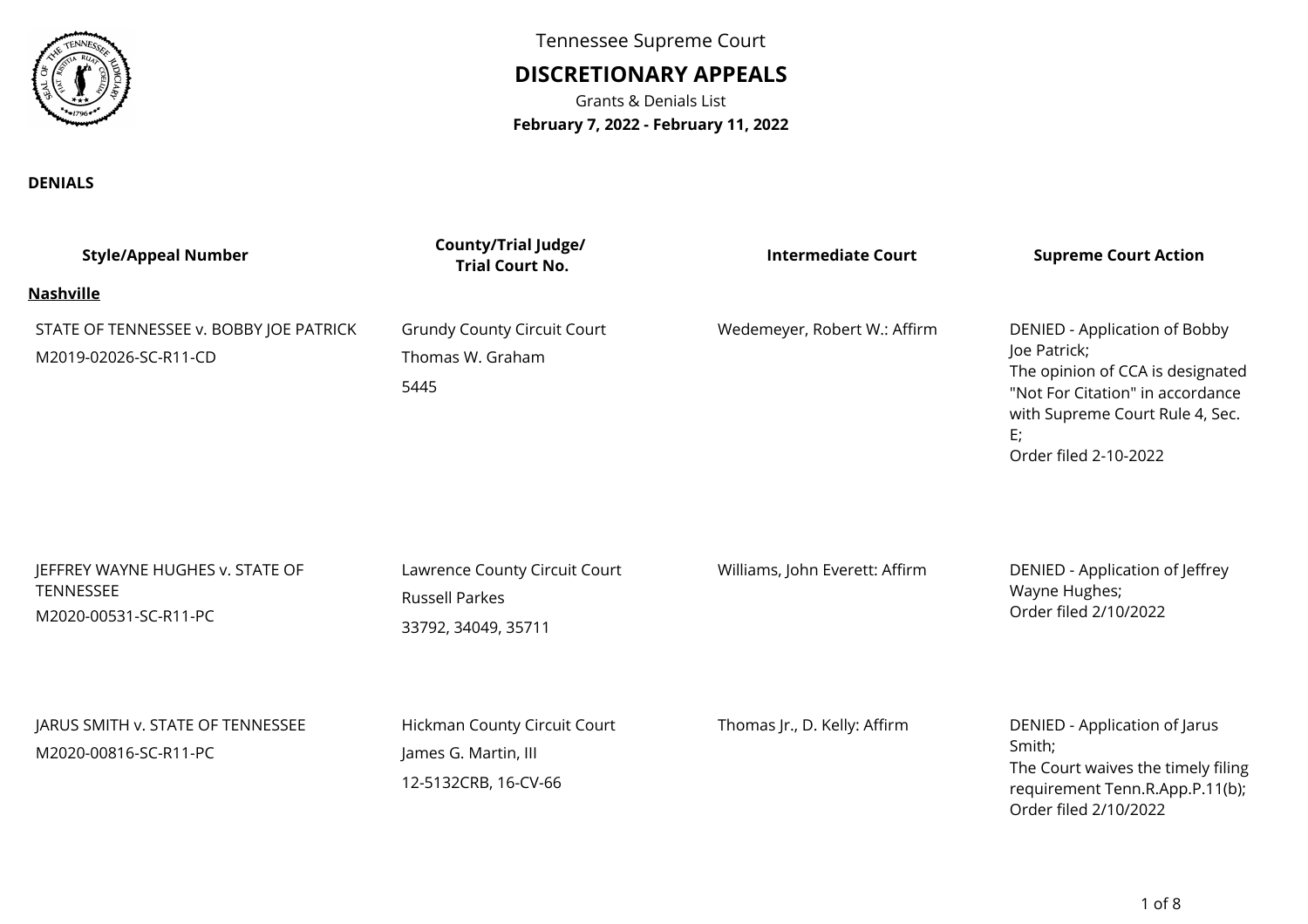| PAMELA ESTELLE HARRISON ET AL. v.                                  | Montgomery County Circuit Court                     | Bennett, Andy D.: Affirm    | DENIED - Application of Joseph                                                                                                                                                                              |
|--------------------------------------------------------------------|-----------------------------------------------------|-----------------------------|-------------------------------------------------------------------------------------------------------------------------------------------------------------------------------------------------------------|
| SHANNON NICOLE HARRISON                                            | Ted A. Crozier                                      |                             | Bryan Compton;                                                                                                                                                                                              |
| M2020-01140-SC-R11-CV                                              | CC18CV168                                           |                             | Order filed 2/10/2022                                                                                                                                                                                       |
| LARRY E. PARRISH, P.C. v. NANCY J. STRONG<br>M2020-01145-SC-R11-CV | Lincoln County Chancery Court<br>J. B. Cox<br>13039 | Goldin, Arnold B.: Affirm   | DENIED - Application of Larry E.<br>Parrish, P.C.;<br>DENIED AS MOOT - Nancy J.<br>Strong's Motion to Expedite<br>Ruling on Rule 11 Application;<br>Order filed 2/10/2022 (Kirby, J.,<br>Not Participating) |
| THOMAS A. SMYTHE v. FOURTH AVENUE                                  | Williamson County Chancery Court                    | McGee, Carma Dennis: Affirm | DENIED - Application of Thomas                                                                                                                                                                              |
| <b>CHURCH OF CHRIST</b>                                            | Joseph A. Woodruff                                  |                             | A. Smythe;                                                                                                                                                                                                  |
| M2020-01190-SC-R11-CV                                              | 47328W                                              |                             | Order filed 2/10/2022                                                                                                                                                                                       |
| SHAHNAZ POURSAIED v. TENNESSEE BOARD                               | Lincoln County Chancery Court                       | Bennett, Andy D.: Affirm    | DENIED - Application of Shahnaz                                                                                                                                                                             |
| OF NURSING                                                         | J. B. Cox                                           |                             | Poursaied;                                                                                                                                                                                                  |
| M2020-01235-SC-R11-CV                                              | 15267                                               |                             | Order filed 2/10/2022                                                                                                                                                                                       |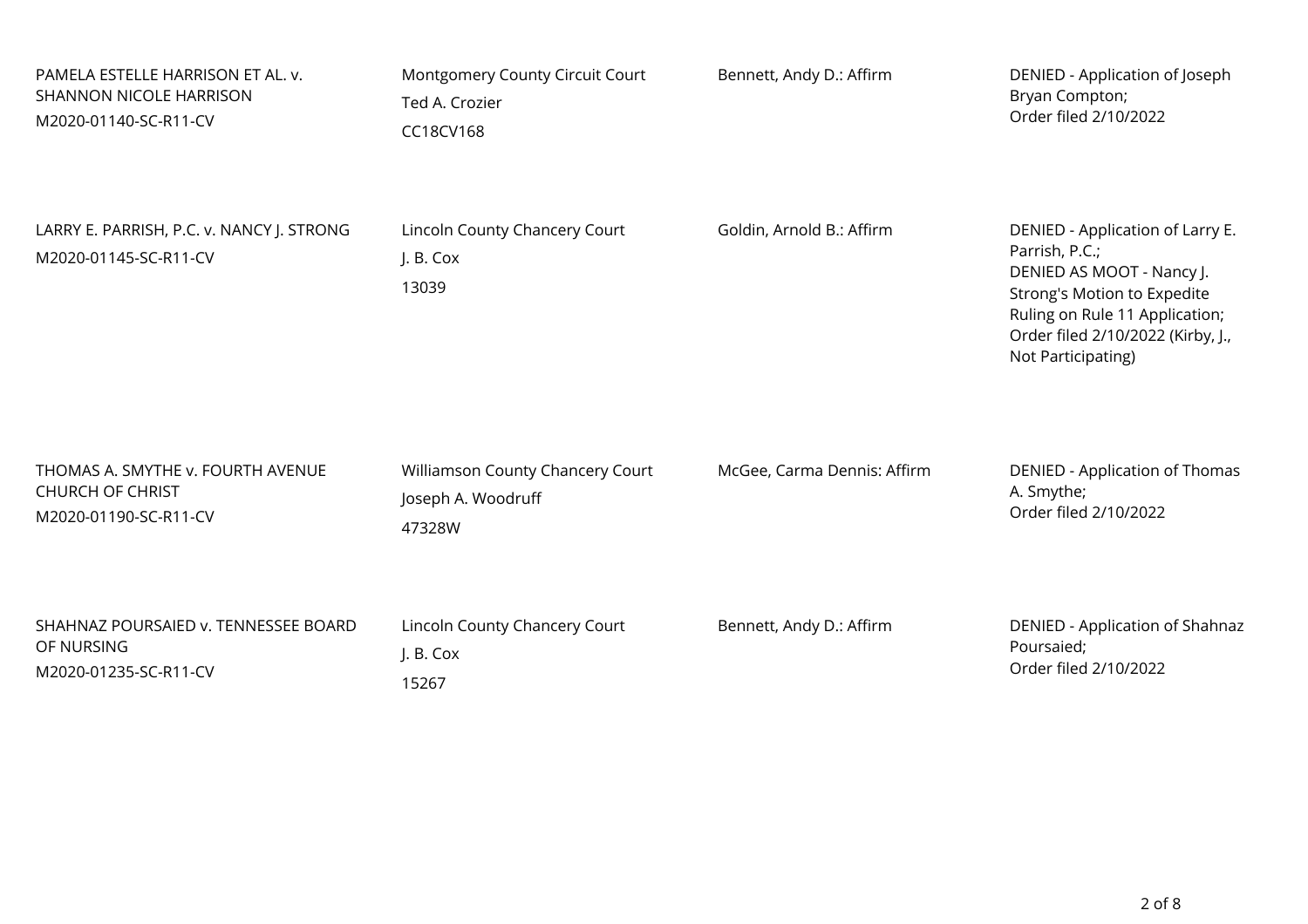| STATE OF TENNESSEE v. MICHAEL LEON    | Montgomery County Circuit Court    | Thomas Jr., D. Kelly: Affirm    | <b>DENIED - Application of Michael</b> |
|---------------------------------------|------------------------------------|---------------------------------|----------------------------------------|
| CAUDLE                                | William R. Goodman, III            |                                 | Leon Caudle;                           |
| M2020-01365-SC-R11-CD                 | 63CC1-2014-CR-1071                 |                                 | Order filed 2/10/2022                  |
| STATE OF TENNESSEE v. LORENZO ONEAL   | Davidson County Criminal Court     | Holloway Jr., Robert L.: Affirm | DENIED - Application of Lorenzo        |
| <b>BARNHILL</b>                       | Angelita Blackshear Dalton         |                                 | Oneal Barnhill;                        |
| M2021-00089-SC-R11-CD                 | 2019-A-106, 2019-A-334             |                                 | Order filed 2/10/2022                  |
| SHANNON GILES ET AL. v. GEICO GENERAL | <b>Marion County Circuit Court</b> | McGee, Carma Dennis: Affirm     | DENIED - Application of Shannon        |
| <b>INSURANCE COMPANY</b>              | J. Curtis Smith                    |                                 | Giles and Thomas Giles;                |
| M2021-00165-SC-R11-CV                 | 21354                              |                                 | Order filed 2/10/2022                  |
| STATE OF TENNESSEE v. CLARK DERRICK   | Robertson County Circuit Court     | Witt Jr., James Curwood: Affirm | DENIED - Application of Clark          |
| <b>FRAZIER</b>                        | William R. Goodman, III            |                                 | Derrick Frazier;                       |
| M2021-00172-SC-R11-CD                 | 74CC2-2008-CR-9248                 |                                 | Order filed 2/10/2022                  |
| SHAUN RONDALE CROSS v. STATE OF       | Marshall County Circuit Court      | Ayers, Jill Bartee: Affirm      | DENIED - Application of Shaun          |
| TENNESSEE                             | M. Wyatt Burk                      |                                 | Rondale Cross;                         |
| M2021-00183-SC-R11-ECN                | 13-CR-137                          |                                 | Order filed 2/10/2022                  |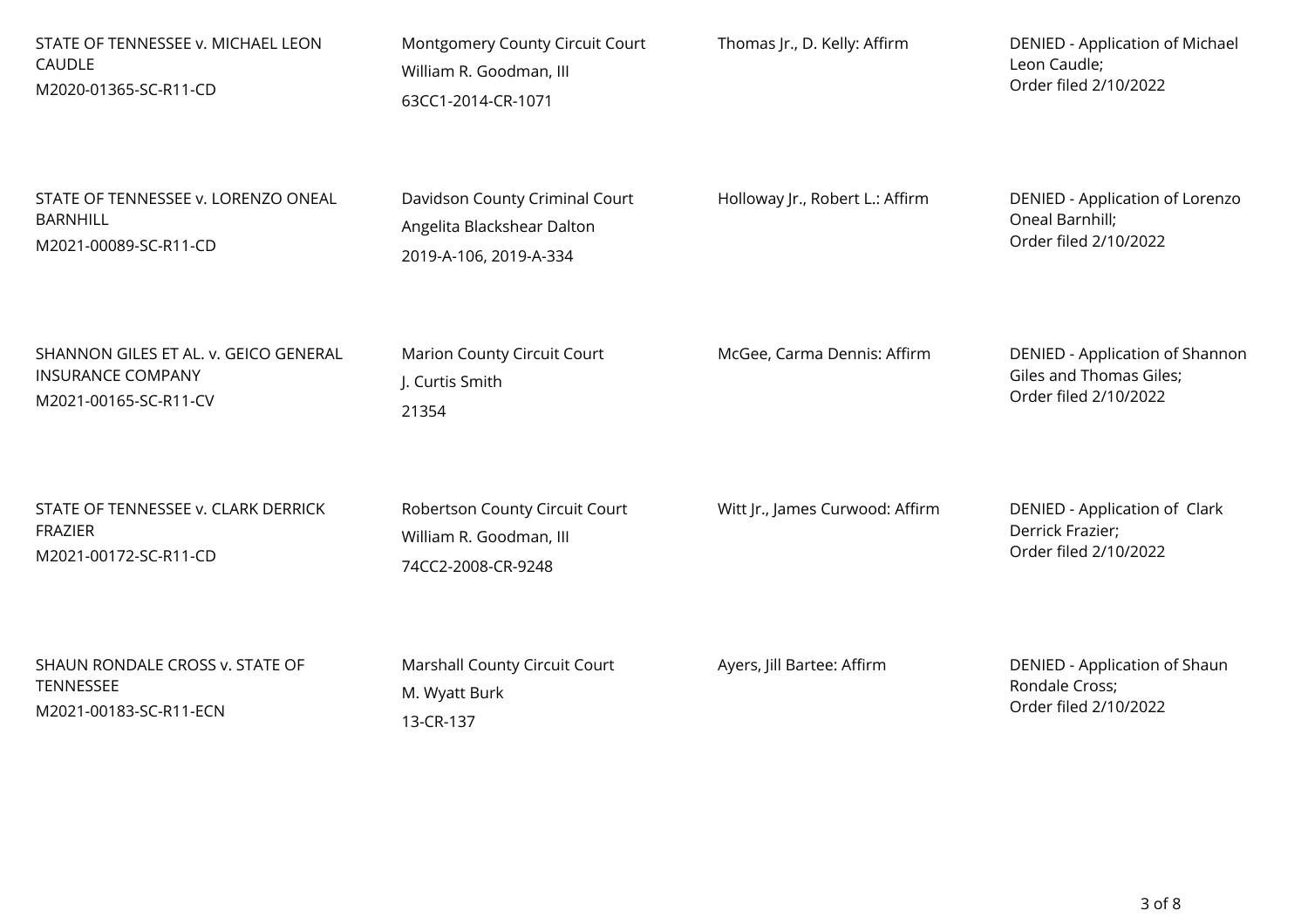| HEATHER ANDREWS RICHMOND V. PHILIP<br><b>ALAN PIPPIN</b><br>M2021-01305-SC-R11-CV | Jackson County General Sessions Court<br><b>Tiffany Gentry Gipson</b><br>1822-C-191 | Per Curiam: Case Dispositional<br>Decision | DENIED - Application of Heather<br>Andrews Richmond;<br>Order filed 2/10/2022 |
|-----------------------------------------------------------------------------------|-------------------------------------------------------------------------------------|--------------------------------------------|-------------------------------------------------------------------------------|
| <b>Knoxville</b>                                                                  |                                                                                     |                                            |                                                                               |
| UNJOLEE MOORE v. STATE OF TENNESSEE<br>E2019-01076-SC-R11-PC                      | Hamilton County Criminal Court<br>Don W. Poole<br>301490                            | Ogle, Norma McGee: Affirm                  |                                                                               |
| WILLIAM CASEY v. STATE OF TENNESSEE<br>E2020-00701-SC-R11-PC                      | Sullivan County Criminal Court<br>James F. Goodwin, Jr.<br>C65101                   | Williams, John Everett: Affirm             | DENIED - Application of William<br>C. Casey;<br>Order filed 2/10/2022         |
| FRANK E. SMALL v. STATE OF TENNESSEE<br>E2020-00722-SC-R11-PC                     | Sullivan County Criminal Court<br>William K. Rogers<br>C71483                       | Easter, Timothy L.: Affirm                 | DENIED - Application of Frank<br>Edward Small;<br>Order filed 2/09/2022       |
| STATE OF TENNESSEE v. BRISTON J. SMITH, JR.<br>E2020-00823-SC-R11-CD              | Hamilton County Criminal Court<br>Barry A. Steelman<br>296100                       | Holloway Jr., Robert L.: Affirm            | DENIED - Application of Briston J.<br>Smith, Jr.;<br>Order filed 2/10/2022    |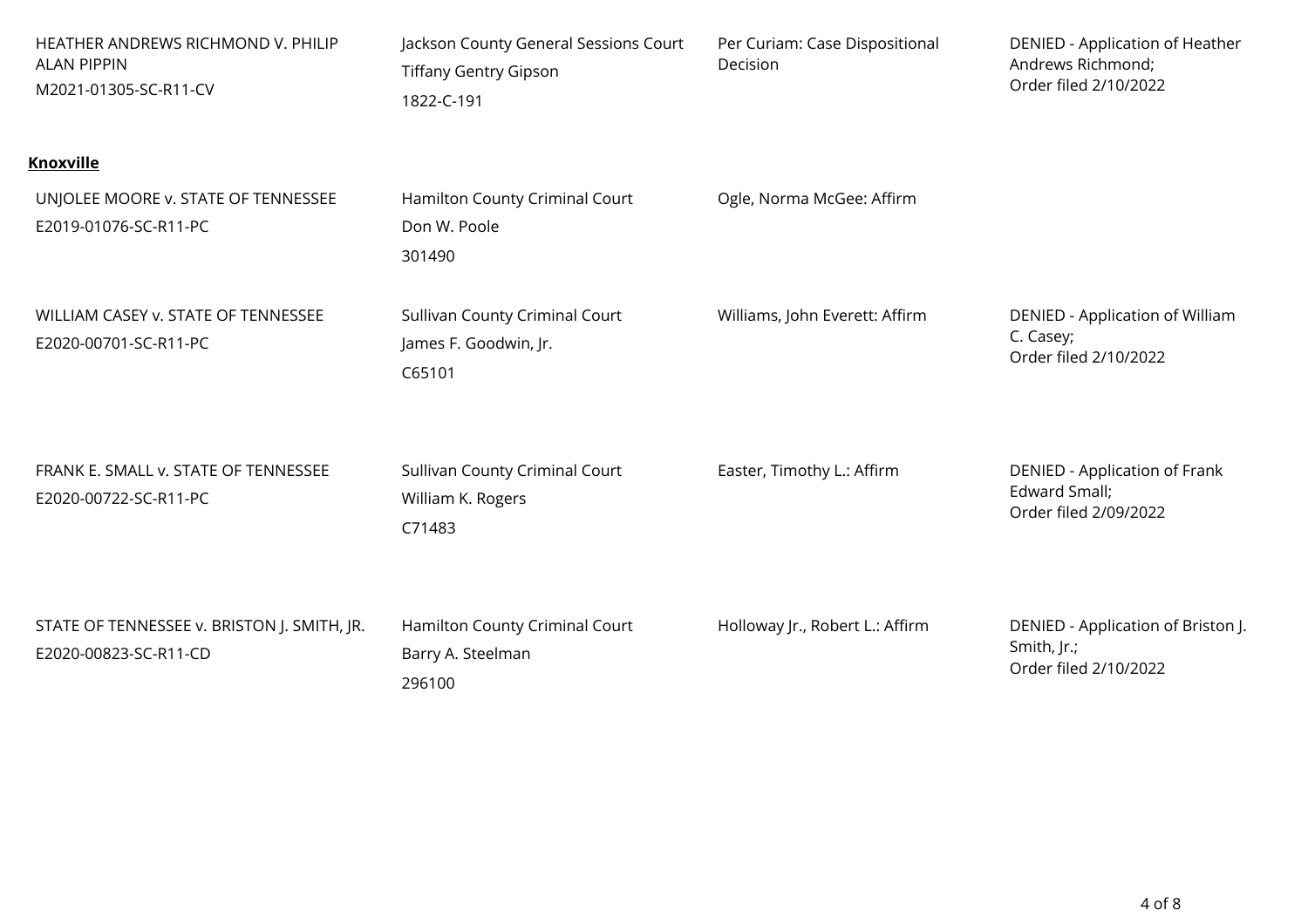| STATE OF TENNESSEE v. TERRY LEE                                | Monroe County Criminal Court                               | Wedemeyer, Robert W.: Affirm    | DENIED - Application of Terry Lee                                    |
|----------------------------------------------------------------|------------------------------------------------------------|---------------------------------|----------------------------------------------------------------------|
| <b>GILBREATH</b>                                               | Andrew M. Freiberg                                         |                                 | Gilbreath;                                                           |
| E2020-00971-SC-R11-CD                                          | 16-026                                                     |                                 | Order filed 2/09/2022                                                |
| CAROLYN DIANE LONG v. STEVEN LAWRENCE                          | <b>Cumberland County Chancery Court</b>                    | Frierson II, Thomas R.: Affirm  | DENIED - Application of Carolyn                                      |
| LONG                                                           | Larry Michael Warner                                       |                                 | Diane Long;                                                          |
| E2020-01350-SC-R11-CV                                          | 2014-PF-4162                                               |                                 | Order filed 2/10/2022                                                |
| STATE OF TENNESSEE v. NICHOLAS MAURICE                         | <b>Bradley County Criminal Court</b>                       | Dyer, J. Ross: Affirm           | <b>DENIED - Application of Nicholas</b>                              |
| <b>WHITE</b>                                                   | Sandra Donaghy                                             |                                 | Maurice White;                                                       |
| E2020-01546-SC-R11-CD                                          | 16-CR-245B                                                 |                                 | Order filed 2/09/2022                                                |
| STEVIE MICHAEL IRWIN v. STATE OF                               | Knox County Criminal Court                                 | Dyer, J. Ross: Affirm           | DENIED - Application of Stevie                                       |
| TENNESSEE                                                      | G. Scott Green                                             |                                 | Michael Irwin, Jr.;                                                  |
| E2020-01598-SC-R11-PC                                          | 110529                                                     |                                 | Order filed 2/09/2022                                                |
| JABARI REYNOLDS v. STATE OF TENNESSEE<br>E2020-01599-SC-R11-PC | Knox County Criminal Court<br>Steven Wayne Sword<br>113710 | Holloway Jr., Robert L.: Affirm | DENIED - Application of Jabari<br>Reynolds;<br>Order filed 2/09/2022 |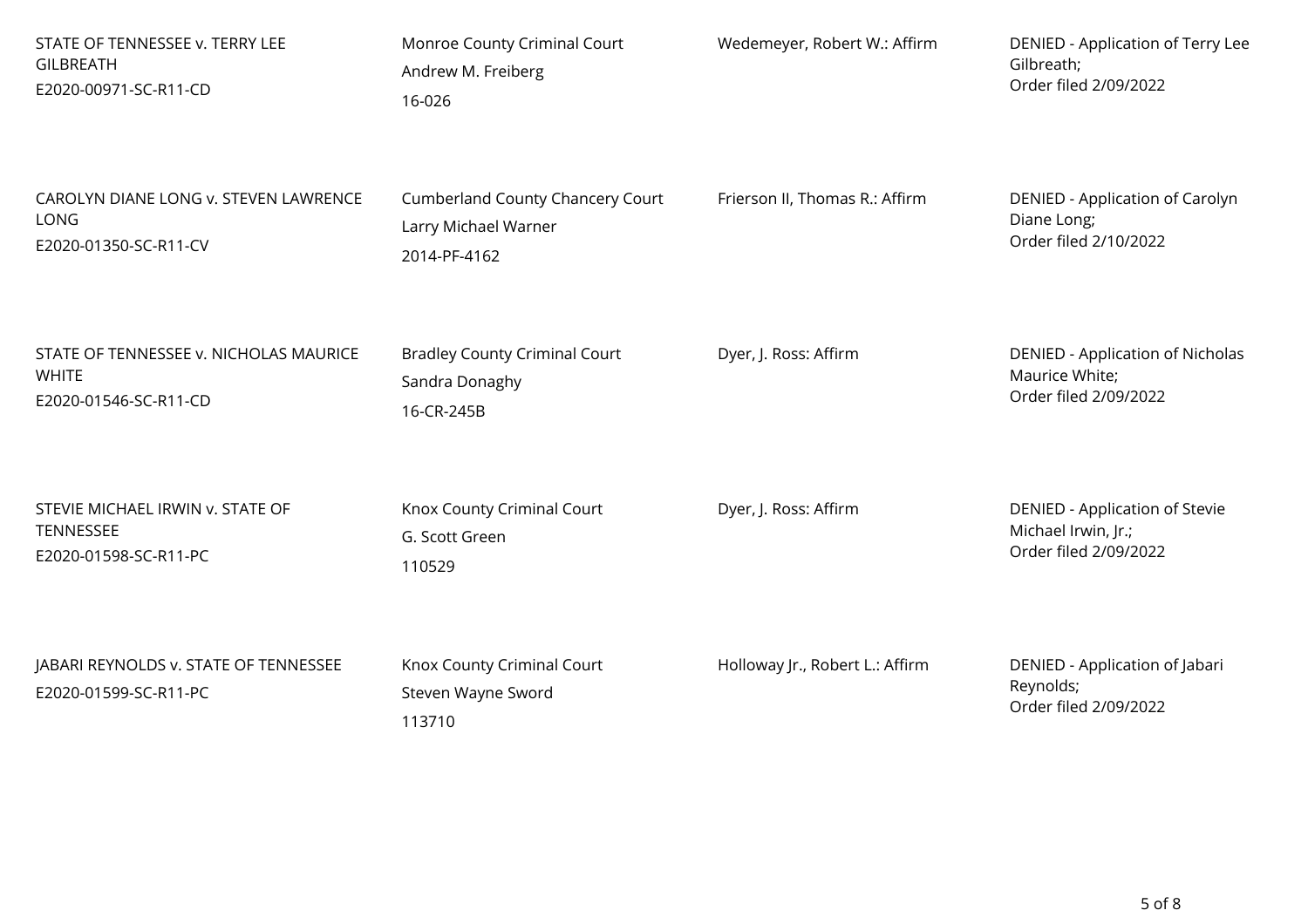| DOMINICK RATLIFF v. STATE OF TENNESSEE<br>E2020-01664-SC-R11-PC                 | Knox County Criminal Court<br>Kyle A. Hixson<br>116231, 116342        | Holloway Jr., Robert L.: Affirm   | <b>DENIED - Application of Dominick</b><br>Joseph Ratliff;<br>Order filed 2/10/2022                                                                                                                           |
|---------------------------------------------------------------------------------|-----------------------------------------------------------------------|-----------------------------------|---------------------------------------------------------------------------------------------------------------------------------------------------------------------------------------------------------------|
| DEWEY BURTON v. STATE OF TENNESSEE<br>E2020-01699-SC-R11-PC                     | Knox County Criminal Court<br>G. Scott Green<br>109890                | Witt Jr., James Curwood: Affirm   | DENIED - Application of Dewey<br>Burton;<br>Order filed 2/09/2022                                                                                                                                             |
| LINDA R. KERLEY v. GEORGE OLIN KERLEY<br>E2021-01065-SC-R11-CV                  | <b>Bledsoe County Circuit Court</b><br>Thomas W. Graham<br>18-CV-5671 | Per Curiam: Dismiss               | DENIED - Application of George<br>Olin Kerley;<br>The denial is without prejudice to<br>Mr. Kerley seeking any available<br>relief in circuit court, including<br>under T.R.C.P. 60;<br>Order filed 2/10/2022 |
| <u>Jackson</u>                                                                  |                                                                       |                                   |                                                                                                                                                                                                               |
| STATE OF TENNESSEE v. DARIUS DESHUN<br><b>MITCHELL</b><br>W2018-01364-SC-R11-CD | Lauderdale County Circuit Court<br>Joe H. Walker, III<br>9775         | Montgomery Jr., Robert H.: Affirm | <b>DENIED - Application of Darius</b><br>Deshun Mitchell;<br>Order filed 2/09/2022                                                                                                                            |
| STATE OF TENNESSEE v. MICHAEL WILSON<br>W2019-01455-SC-R11-CD                   | Shelby County Criminal Court<br>Paula L. Skahan<br>16-02201           | Wedemeyer, Robert W.: Affirm      | DENIED - Application of Michael<br>Wilson;<br>Order filed 2/09/2022                                                                                                                                           |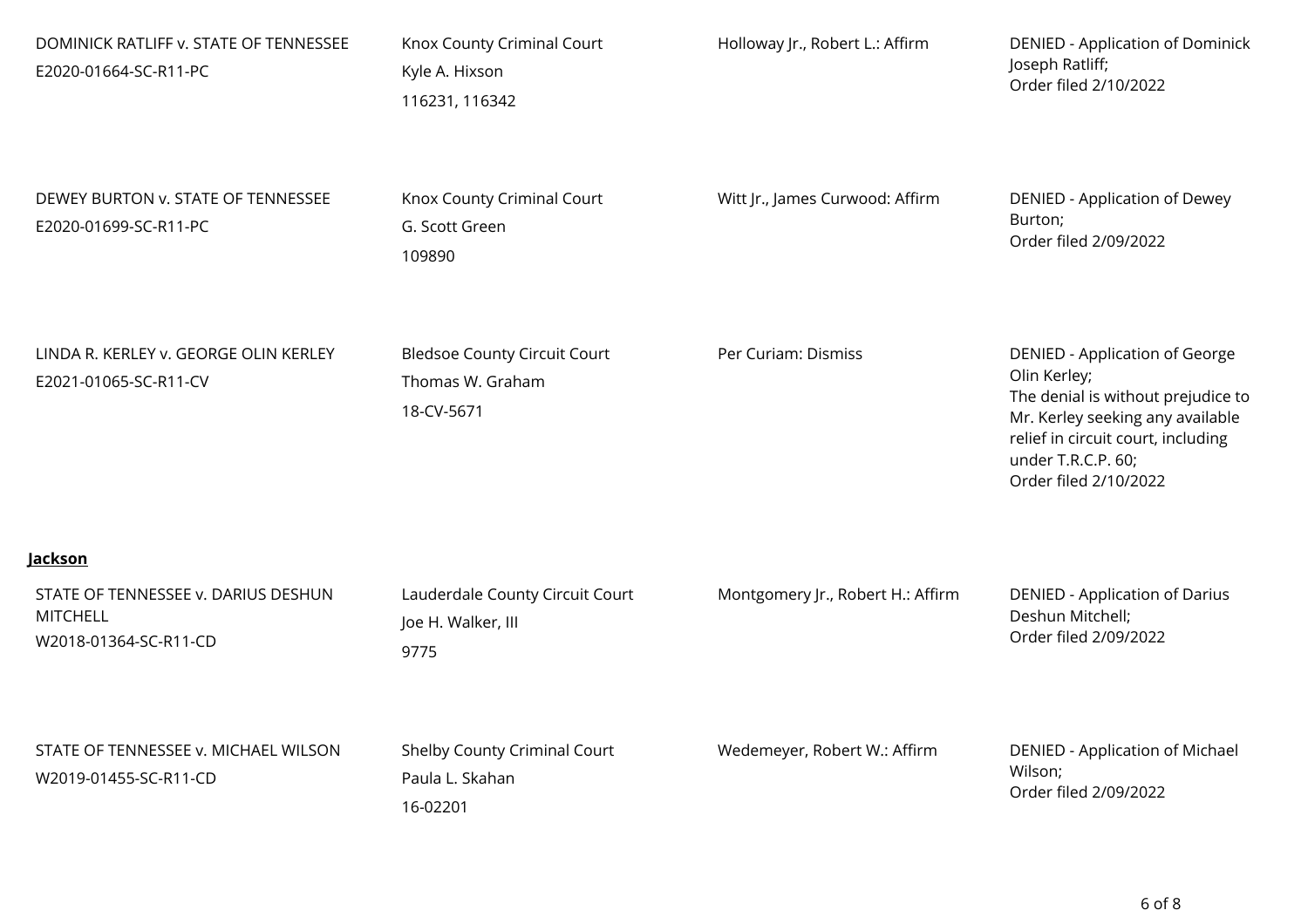| MICHAEL BAILEY v. STATE OF TENNESSEE<br>W2019-02152-SC-R11-PC        | Shelby County Criminal Court<br>Lee V. Coffee<br>09-02887, 09-02888, 09-02889,<br>09-02890, 09-02891, 09-02892,<br>09-02893 | Ogle, Norma McGee: Affirm    | DENIED - Application of Michael<br>Bailey;<br>The Court waives the time limit<br>in interest of justice- See T.R.A.P.<br>$11(b)$ ;<br>Order filed 2/10/2022 |
|----------------------------------------------------------------------|-----------------------------------------------------------------------------------------------------------------------------|------------------------------|-------------------------------------------------------------------------------------------------------------------------------------------------------------|
| STATE OF TENNESSEE v. JERRY CARTER, SR.<br>W2020-00478-SC-R11-CD     | Shelby County Criminal Court<br>James M. Lammey<br>16-05745                                                                 | Thomas Jr., D. Kelly: Affirm | DENIED - Application of Jerry<br>Carter, Sr.;<br>Order filed 2/09/2022                                                                                      |
| STATE OF TENNESSEE v. RUFUS STEVENS<br>W2020-00499-SC-R11-CD         | Shelby County Criminal Court<br>W. Mark Ward<br>18-06544                                                                    | Wedemeyer, Robert W.: Affirm | DENIED - Application of Rufus<br>Stevens;<br>Order filed 2/09/2022                                                                                          |
| MAURICO GRANDBERRY v. STATE OF<br>TENNESSEE<br>W2020-00734-SC-R11-PC | Shelby County Criminal Court<br>Jennifer Johnson Mitchell<br>10-01780                                                       | Dyer, J. Ross: Affirm        | <b>DENIED - Application of Maurico</b><br>Grandberry;<br>Order filed 2/09/2022                                                                              |
| BRIAN ADAMS v. STATE OF TENNESSEE<br>W2020-00958-SC-R11-PC           | Shelby County Criminal Court<br>John Wheeler Campbell<br>13-00657                                                           | Thomas Jr., D. Kelly: Affirm | DENIED - Application of Brian<br>Adams;<br>Order filed 2/09/2022                                                                                            |